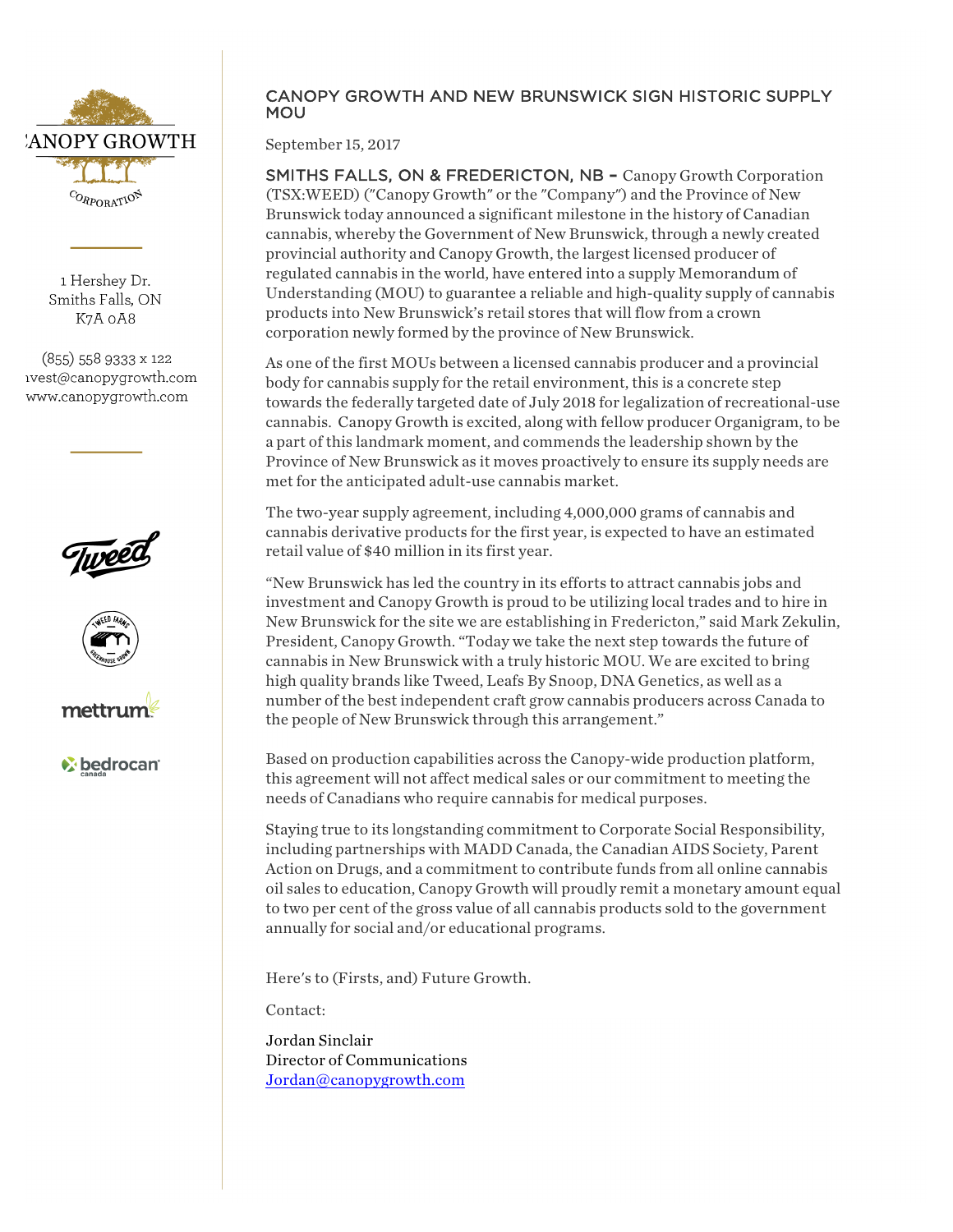613-769-4196 @CanopyGrowth

Investor Relations Tyler Burns Tyler.burns@canopygrowth.com 855-558-9333 ex 122

Director: Bruce Linton tmx@canopygrowth.com